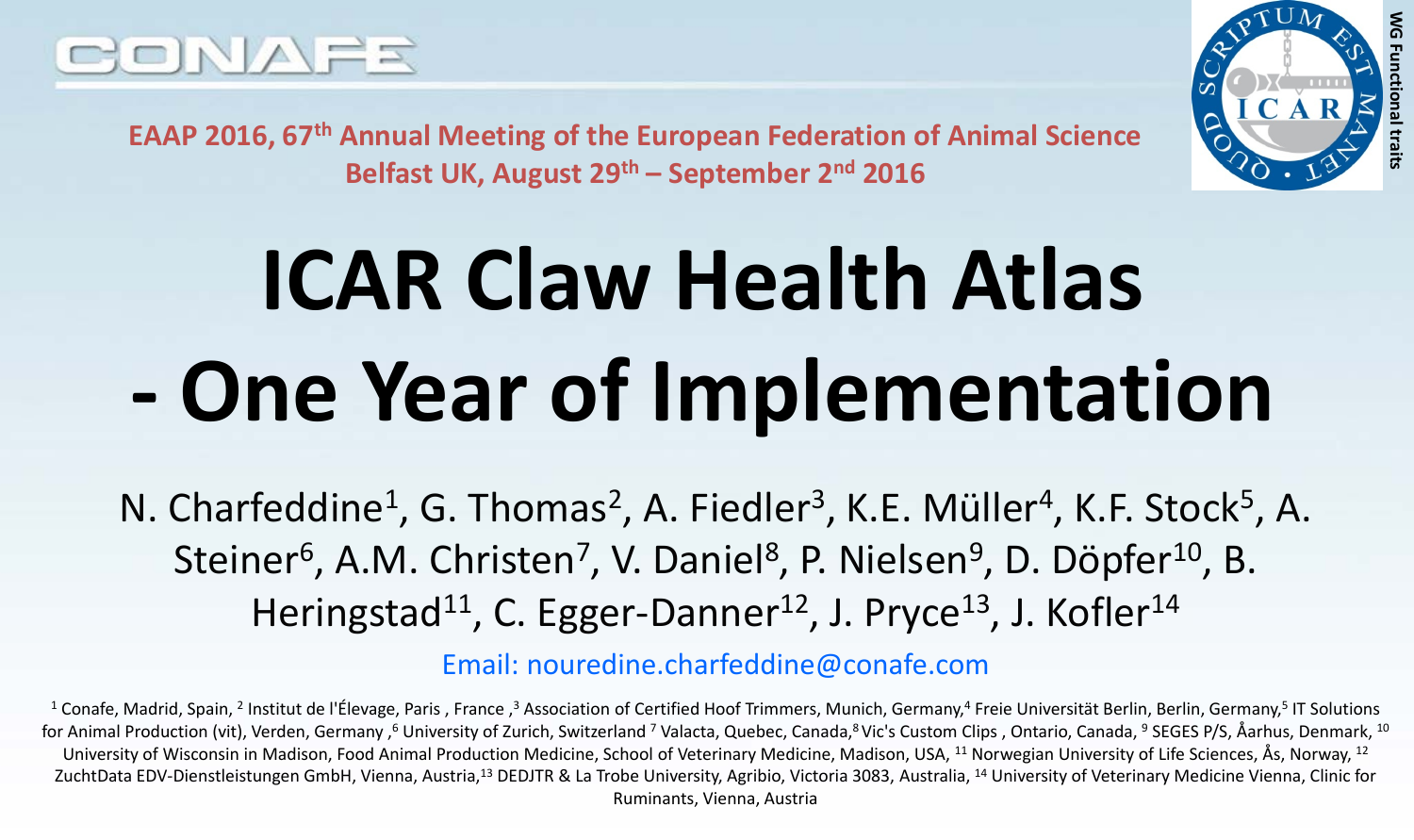## **Overview**

- **1. Introduction**
- **2. ICAR Claw Health Atlas**
- **3. Questionnaire on ATLAS implementation**
- **4. Status of genetic evaluation for claw health**
- **5. Current activity: harmonization of validation and use of claw health data**
- **6. Next steps**

#### **7. Conclusions**



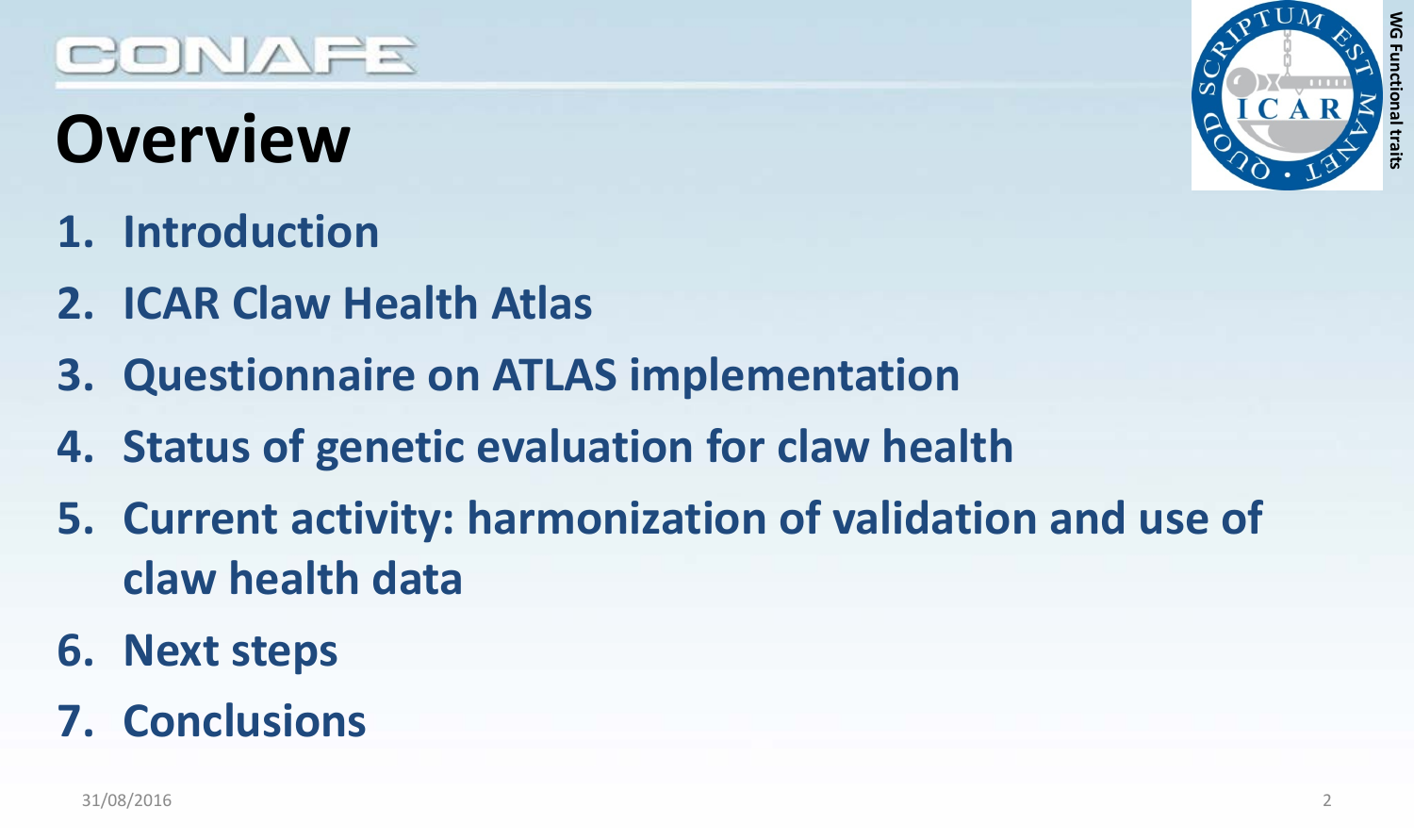# **1. Introduction**



- In most cases, claw disorders lead to lameness.
- Lameness is a major issue for dairy production

#### ■ High prevalence in dairy herds

More than 40% of cows show at least one claw disorder per year (Perez-Cabal & Charfeddine, 2015)

Compromised animal health and welfare

#### **High economic impact**

Annual costs vary from 46 to 540 Euro per affected cow, depending on the disorder and its severity degree (Charfeddine & Perez-Cabal, 2016)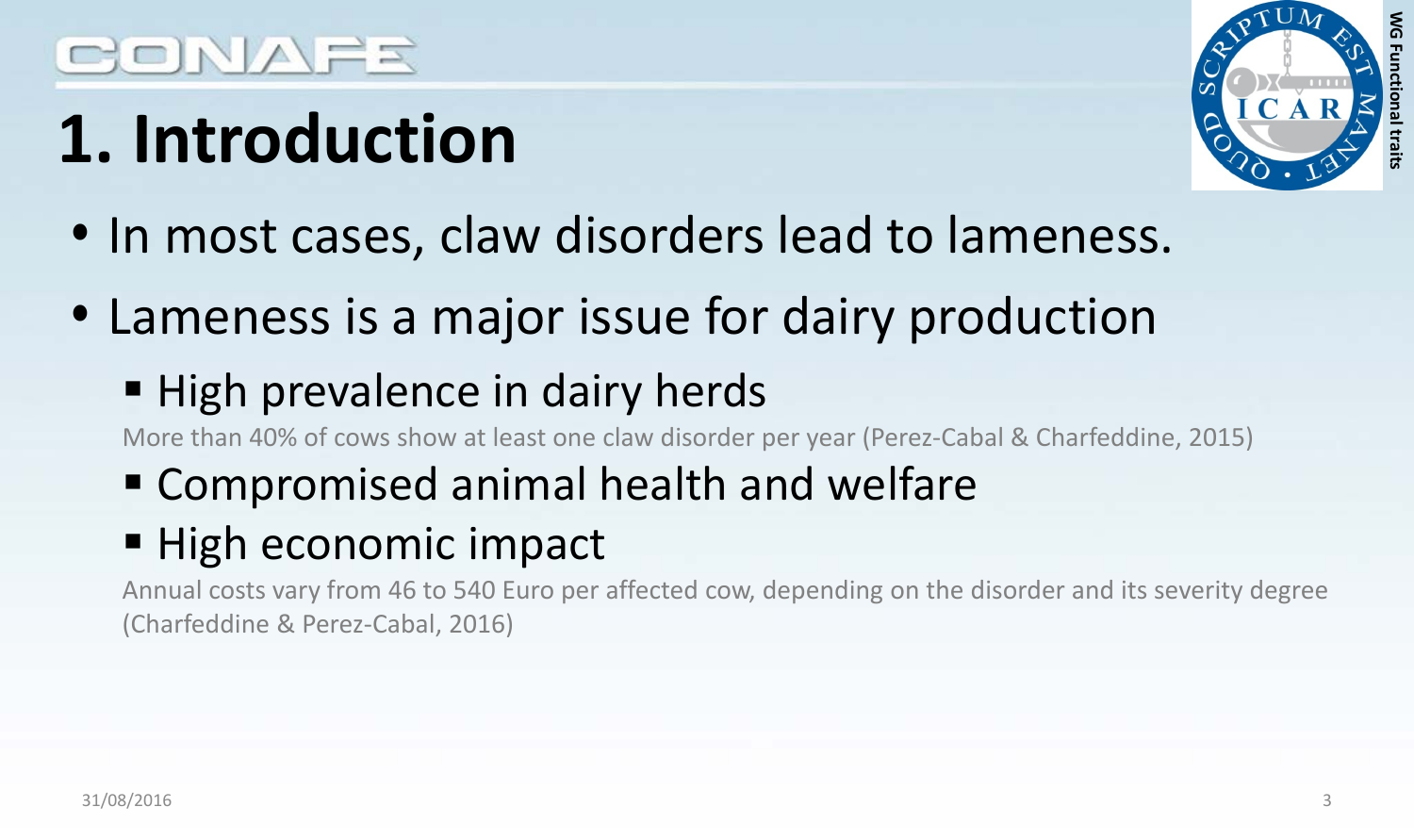## CONAER

# **1. Introduction**



- Several countries have implemented a recording system for claw health data.
- In the Genomic Era: Claw disorders are used as new phenotypes.
- Imperative need for standardization.
- ICAR promotes the development and improvement of performance recording and genetic evaluation.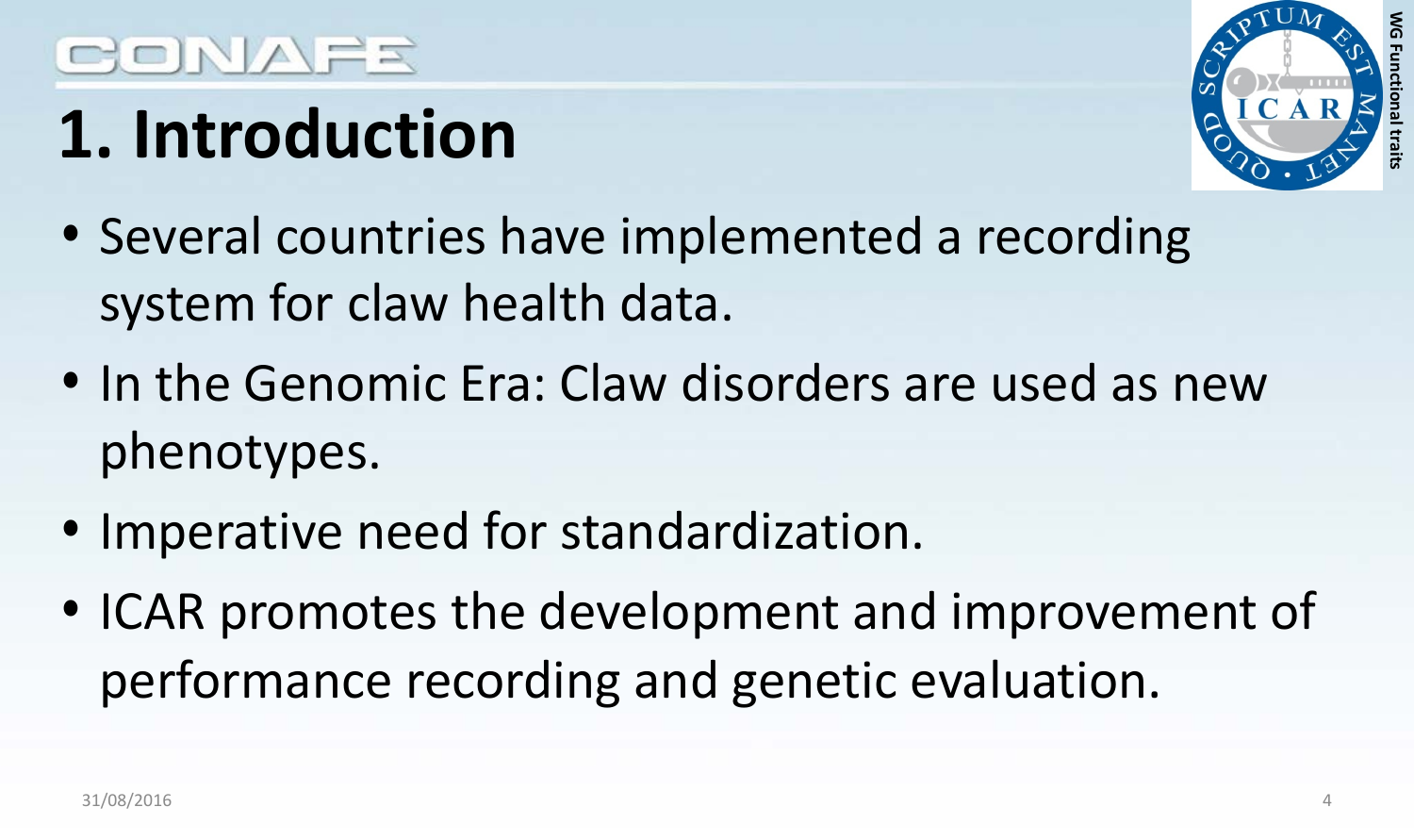## **2. ICAR Claw Health Atlas: Background**



ICAR CLAW HEALTH ATLAS

- Survey (2012): worldwide interest in claw health.
- Coordination: **Christa Egger-Danner.**
- 45 authors and contributors from 17 countries.
- 3 face-to-face meetings.
- 7 online meetings and many discussions by email.
- May 2015: **publication of ICAR Claw Health Atlas.**
- June 2015-June 2016: Translation of the Atlas
- Presentation of the Atlas at several congresses.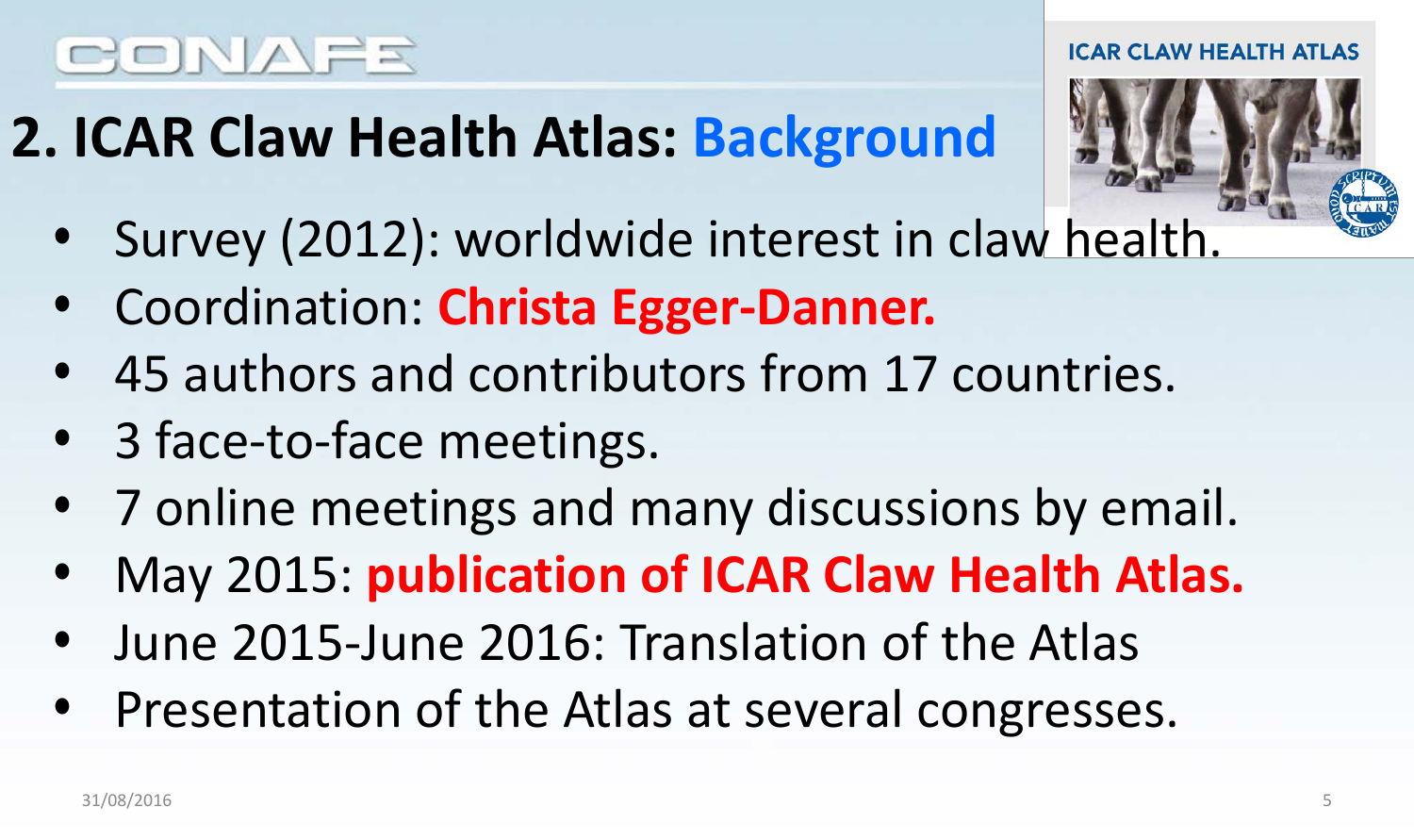## **2. ICAR Claw Health Atlas: Background**



- New recording standard for claw data (ICAR)
- Harmonized descriptions of claw disorders in cattle
- Illustrations for each disorder to support harmonization
- Document freely available for download: **[https://www.icar.org/Documents/ICAR\\_Claw\\_Health\\_Atlas.pdf](https://www.icar.org/Documents/ICAR_Claw_Health_Atlas.pdf)**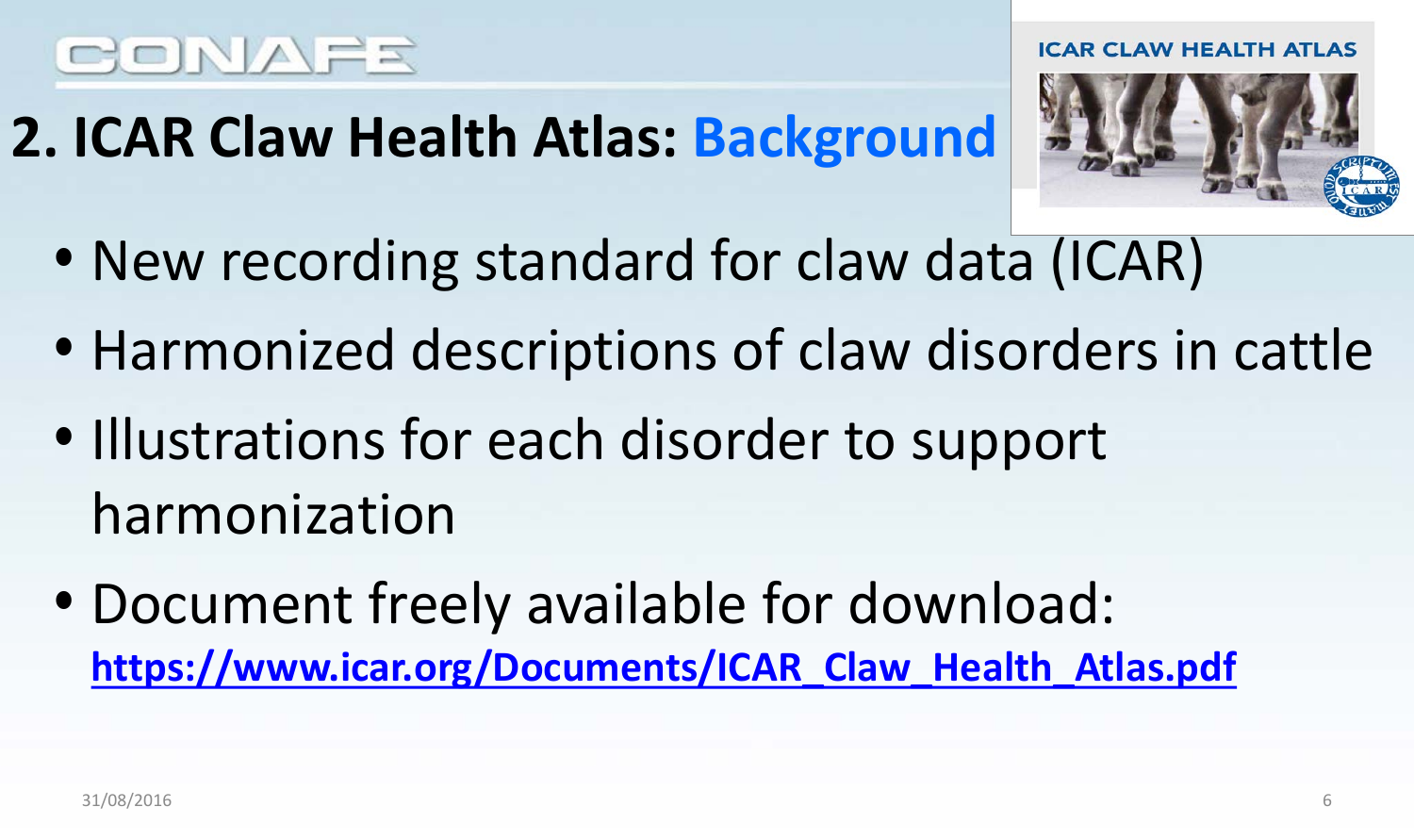## **Translations in other languages:** To date, **17** translations have been produced:



| Arabic                  | <b>French</b>    | Polish     |
|-------------------------|------------------|------------|
| Chinese                 | German           | Portuguese |
| Croatian                | Greek            | Serbian    |
| <b>Czech and Slovak</b> | Hindi            | Slovenian  |
| Danish                  | <b>Hungarian</b> | Spanish    |
|                         | Italian          | Turkish    |

31/08/2016 7 **http://www.icar.org/index.php/publications-technical-materials/technicalseries-and-proceedings/atlas-claw-health-and-translations/**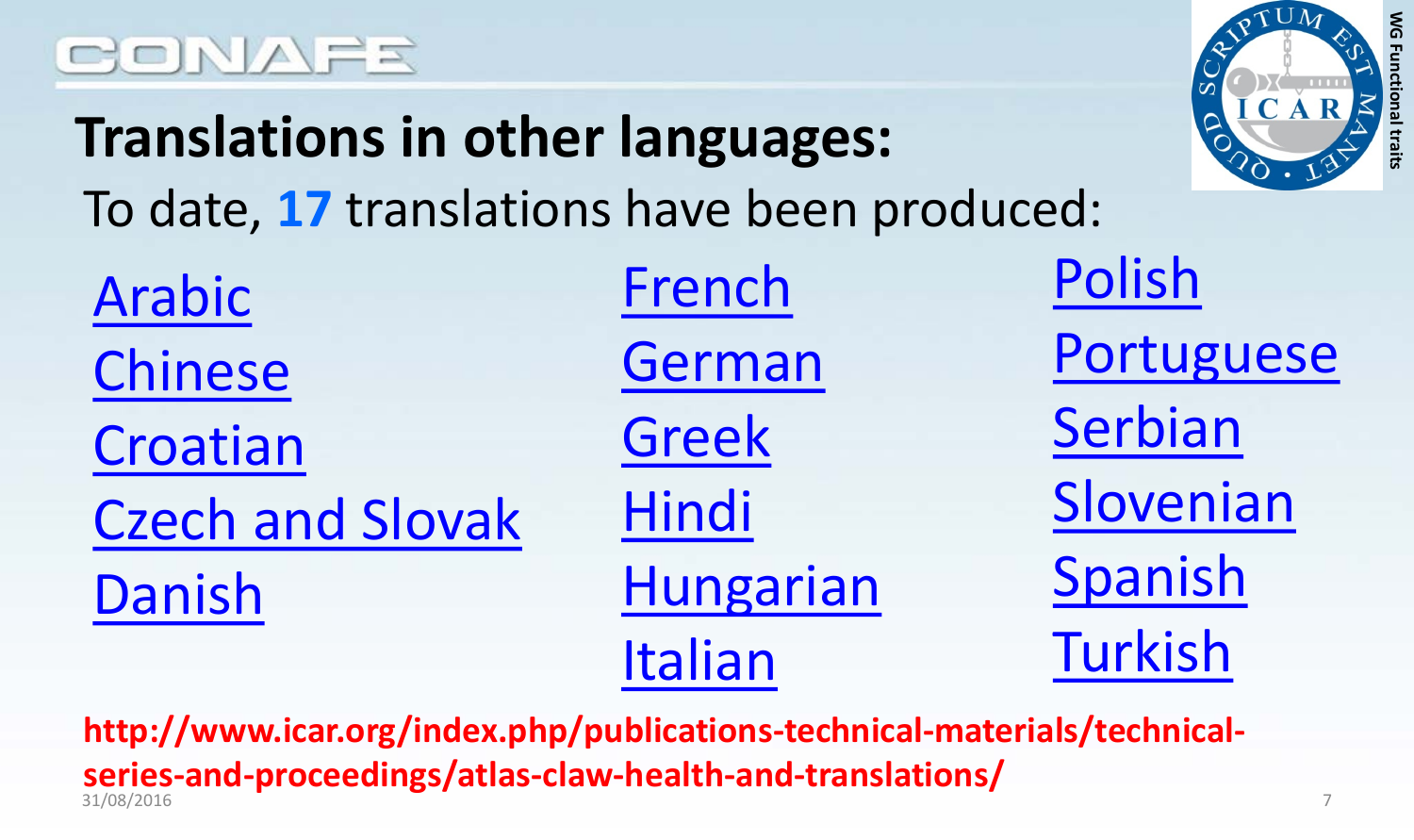## **3. Questionnaire on Atlas implementation**



- Online questionnaire: May 2016.
- 5 questions about the ICAR Claw Health Atlas.
- Sent to 55 people: scientists, claw experts and trimmers, veterinarians and representatives from performance and/or breeding organizations.
- Overall response rate: 62%.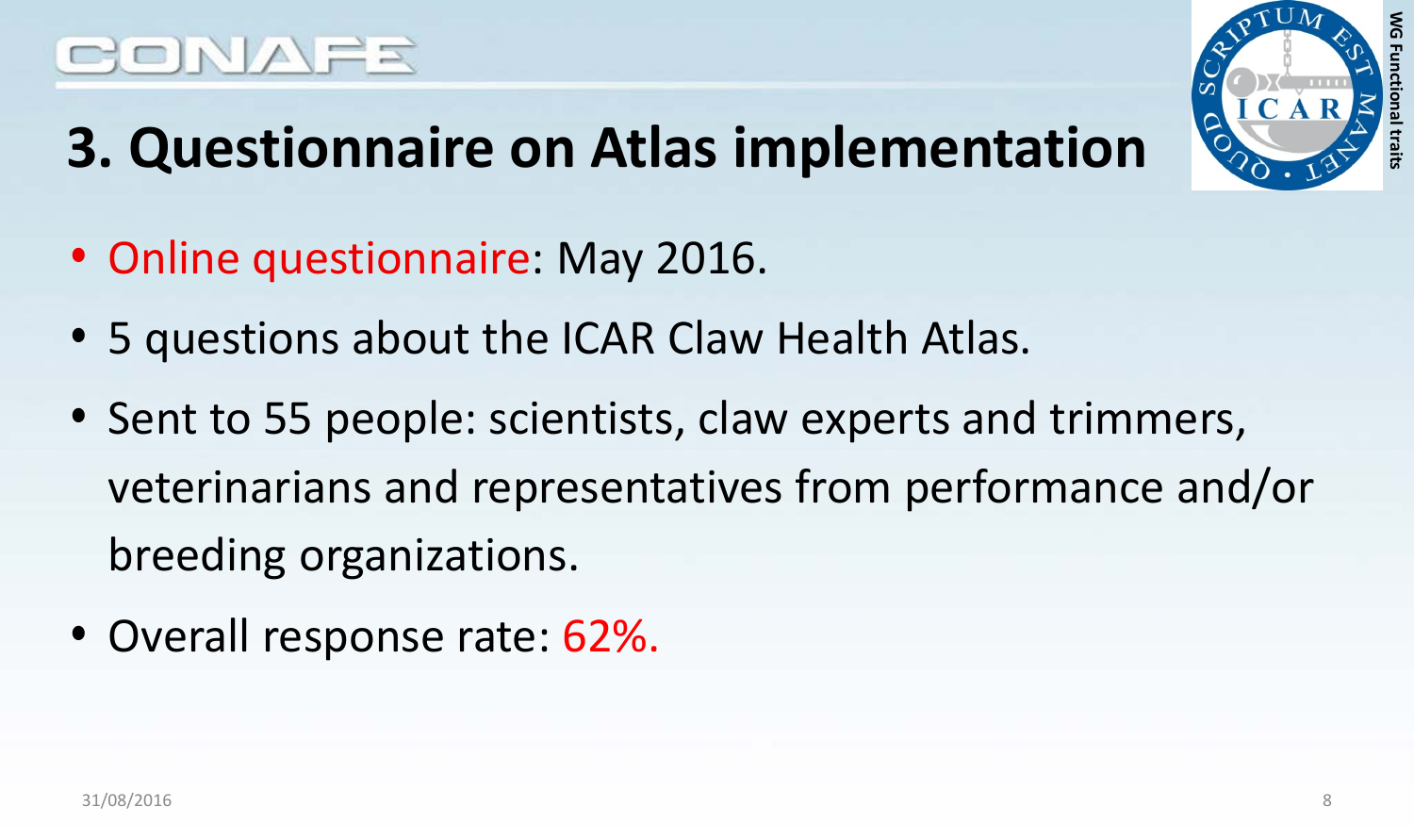**- 34 replies from 25 countries** 



- **-** Presentation based on results from country consensus
- **- 14 of them have a recording system for claw health\***
- Australia
- Austria
- Brazil
- Canada
- Croatia
- Denmark
- Egypt
- Finland
- France
- Germany
- **Greece**
- Hungary
- Italy
- Macedonia
- New Zealand
- Norway
- Poland
- Serbia
- Slovakia
- Slovenia
- Spain
- Switzerland
- The Netherlands
- Turkey
- United States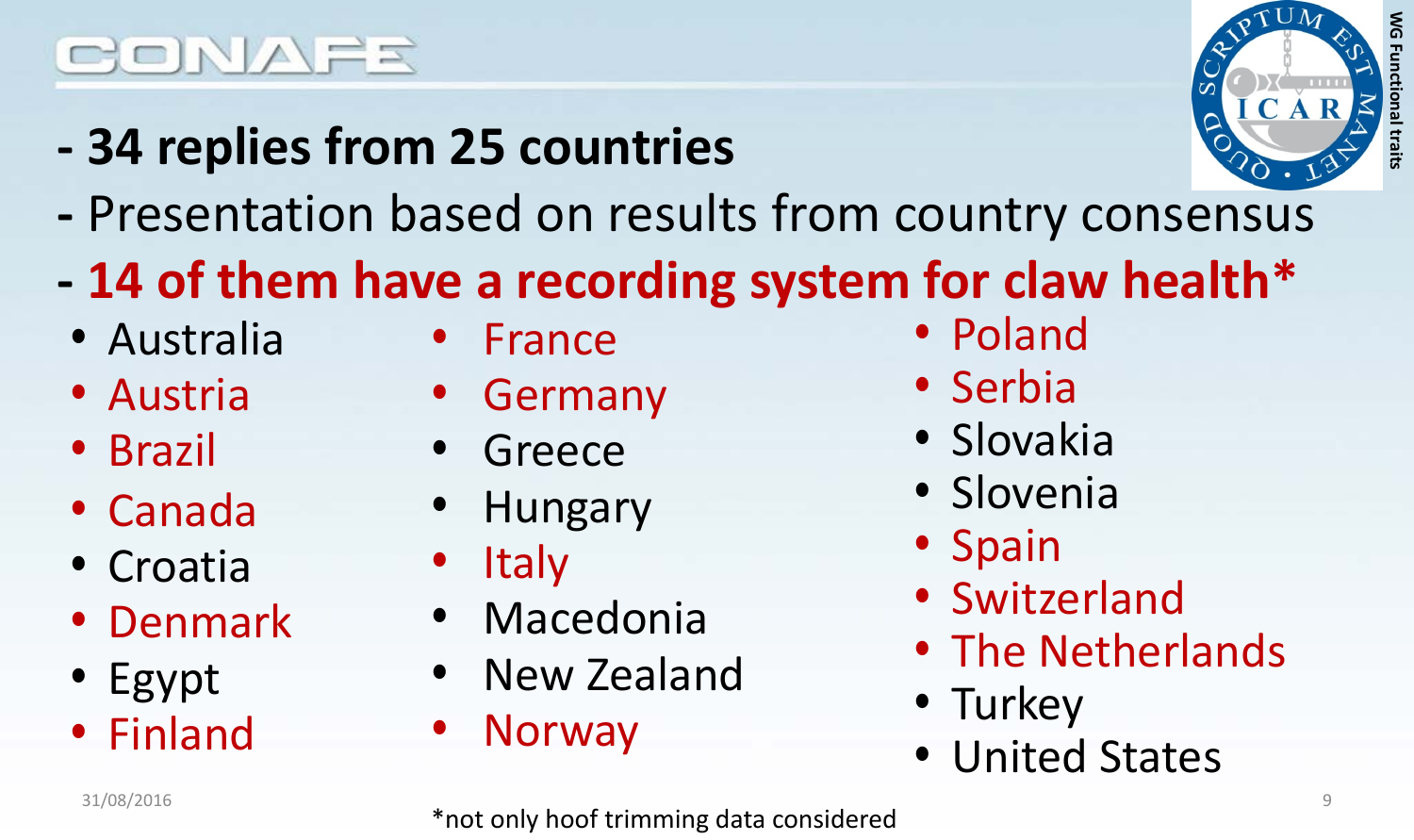



## **I. How compatible is your national key with the ICAR Claw Health Atlas?**

**3. Some disorders recorded cannot be matched to disorders in the ICAR claw health atlas**

- **2. All disorders recorded can be assigned to disorders in the ICAR Claw Health Atlas**
- **1. The national key is according the ICAR Claw health atlas**



31/08/2016 **2 respondents skipped this question** 10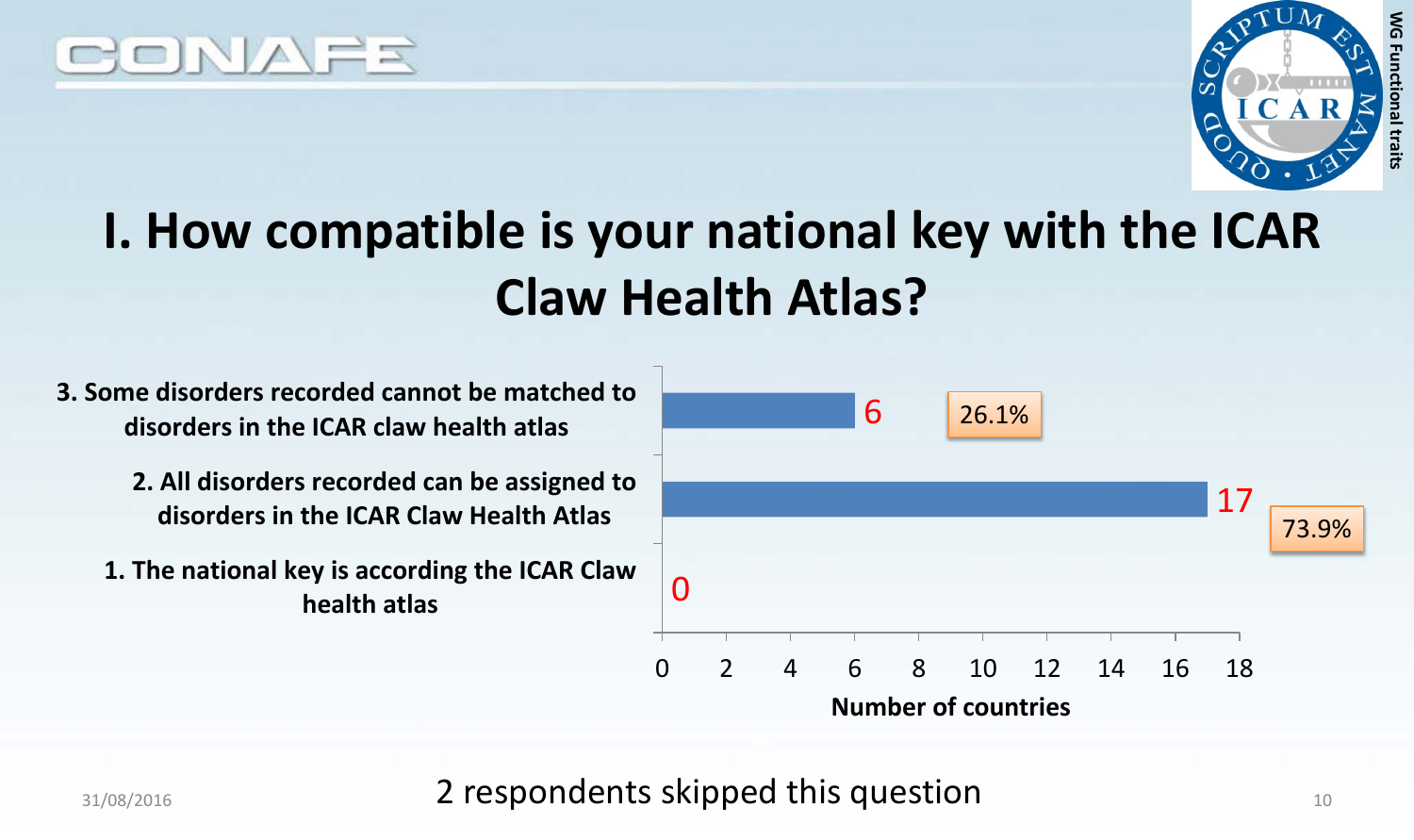## **II. How similar are the definitions of disorders included in your system and in the ICAR Claw Health Atlas?**



31/08/2016 **2 respondents skipped this question**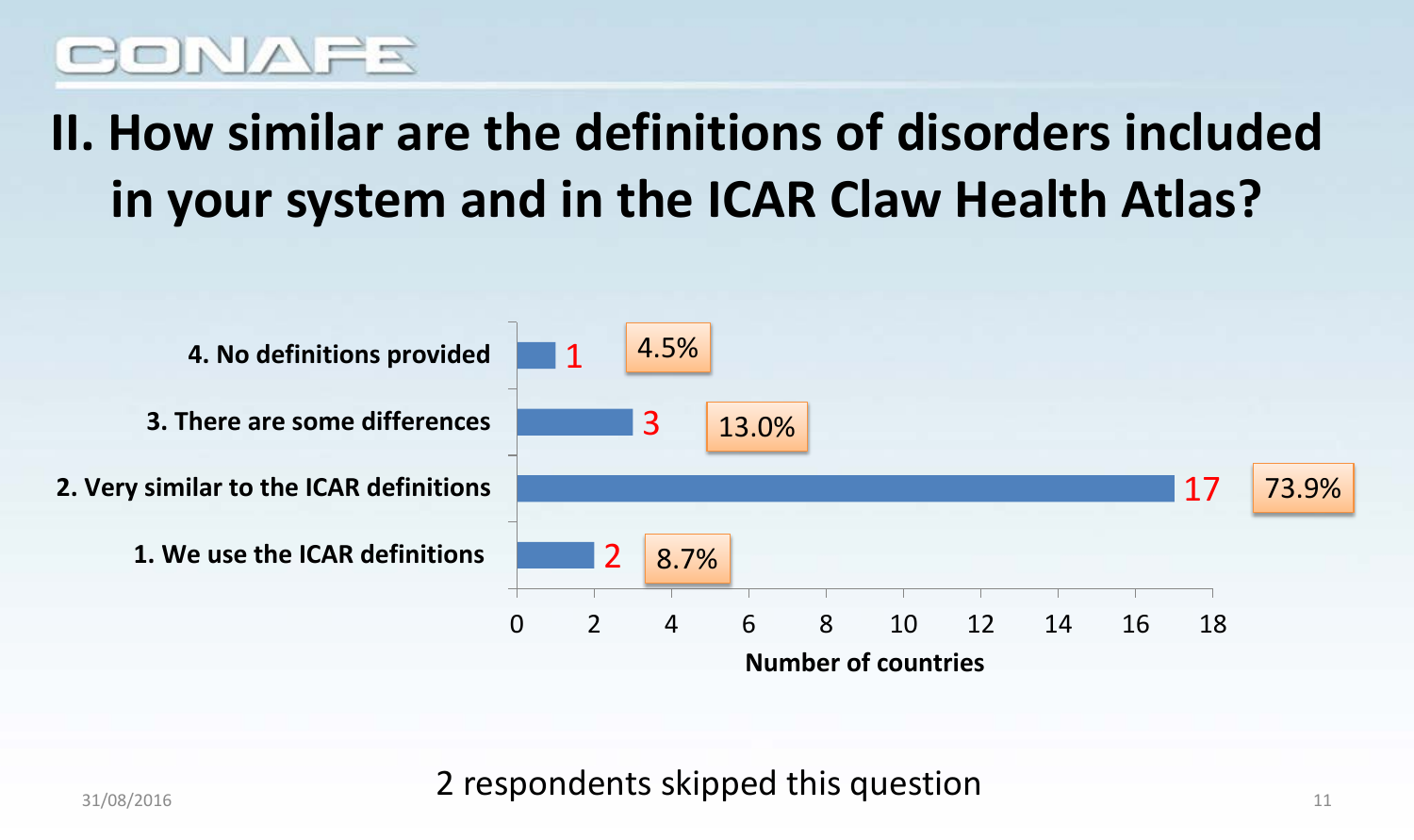#### NAER

## **III. Do you have any plans to adjust your national system according to the ICAR Claw Health Atlas?**



31/08/2016 **31/08/2016** 3 **3 respondents skipped this question**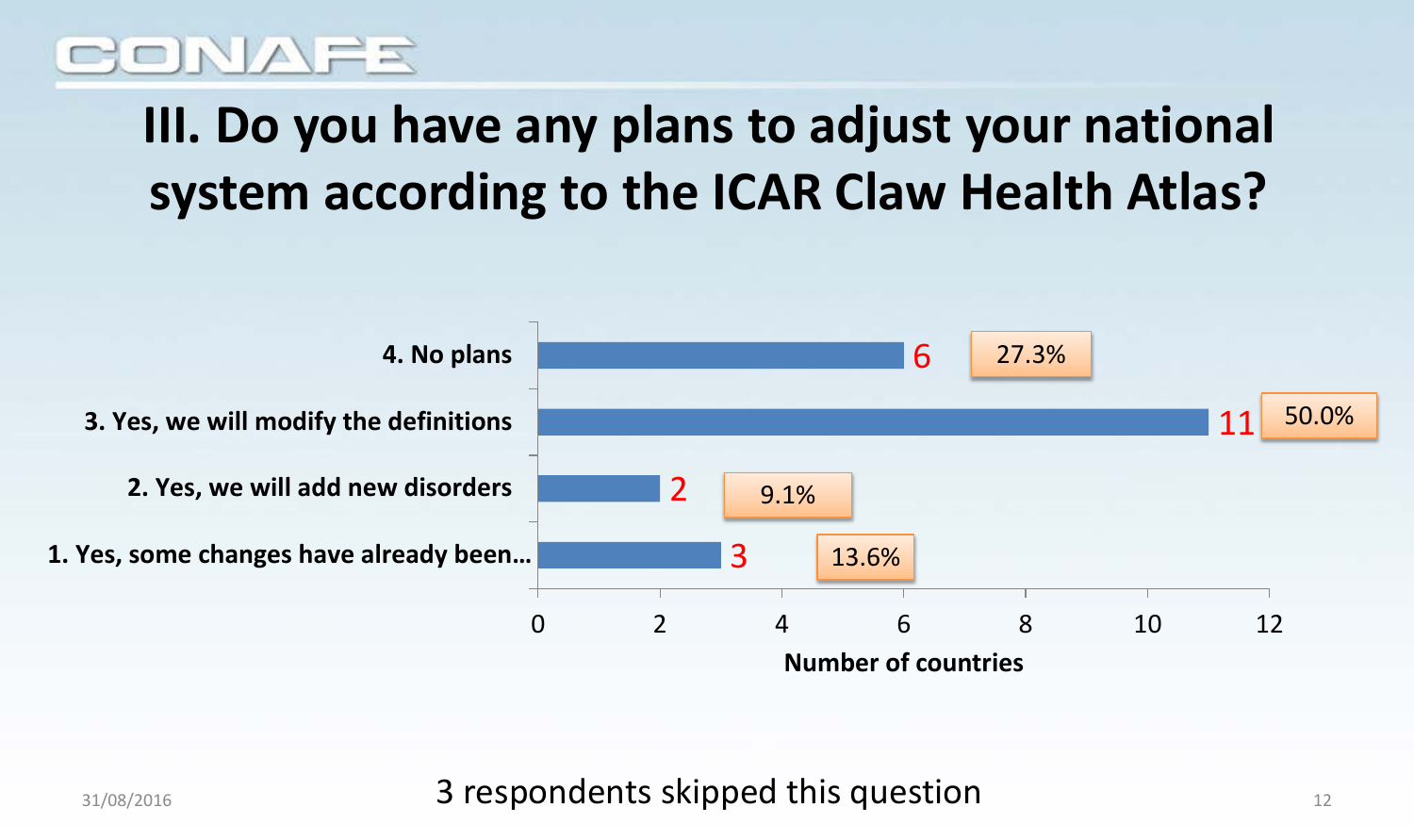#### ONAFR

## **IV. How well is known the ICAR Claw Health Atlas in your country?**

**Trimmers Veterinarians** 



 $31/08/2016$   $1$  respondent skipped this question  $13$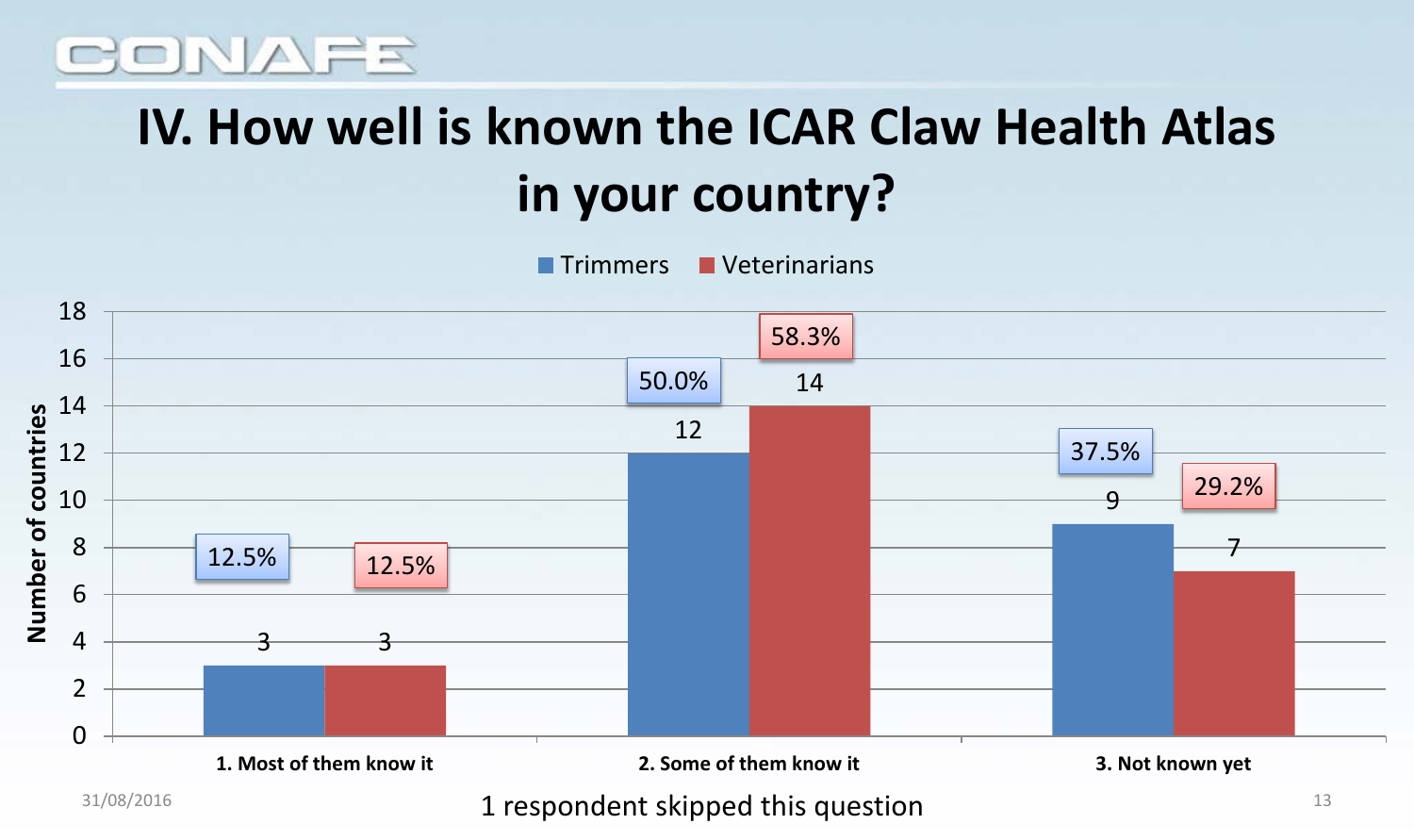#### **V. Is the ICAR Claw Health Atlas available as hard copy in your country?**

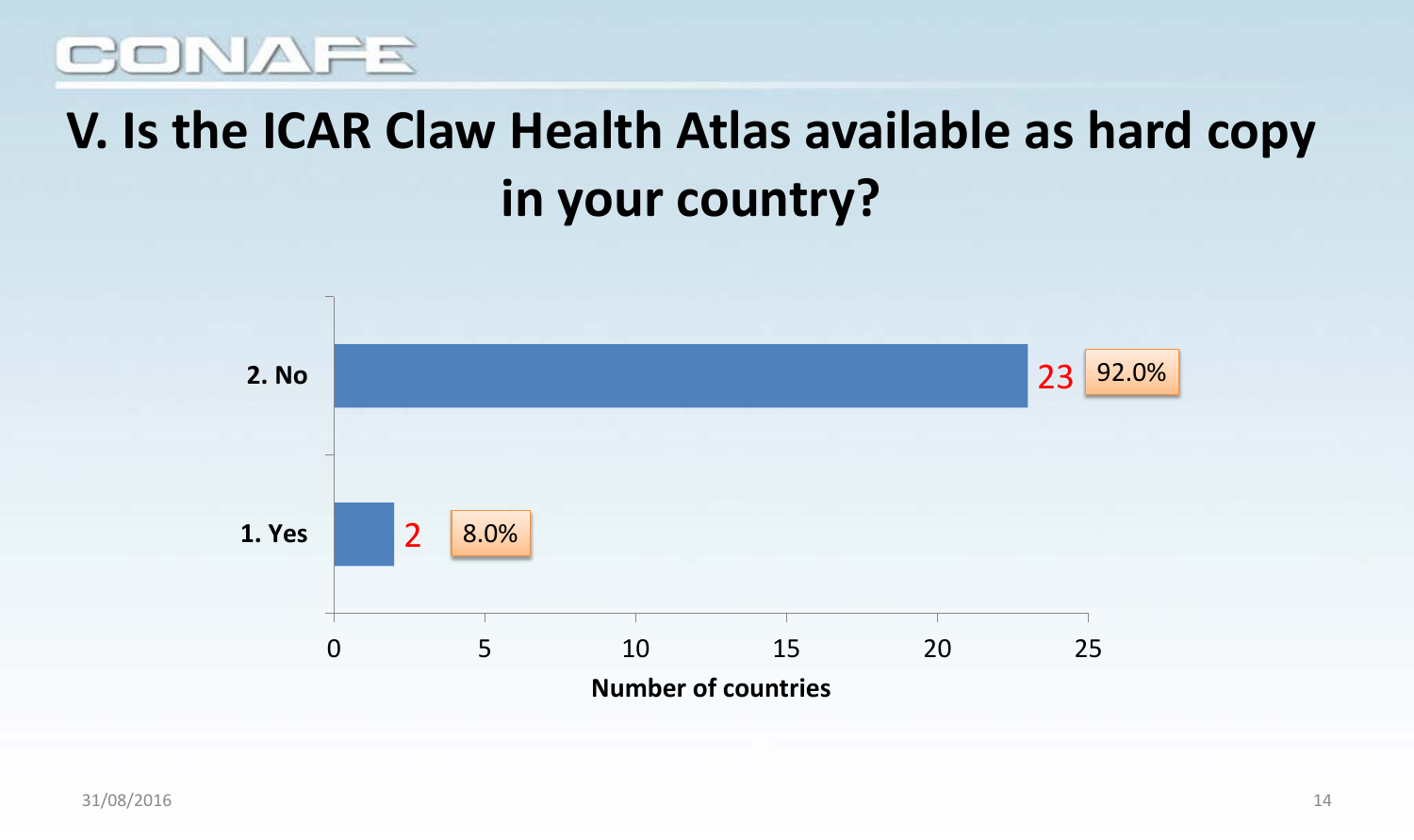

## **Results of the questionnaire**

- Most recording systems are compatible, in some way, with ICAR Claw Health Atlas.
- About 73% of countries have plans to adjust their recording system to ICAR Claw Health Atlas.
- It seems that The ICAR Claw Health Atlas is not yet well known, especially among trimmers.
- The ICAR Claw Health Atlas is not available as hard copy in the majority of countries.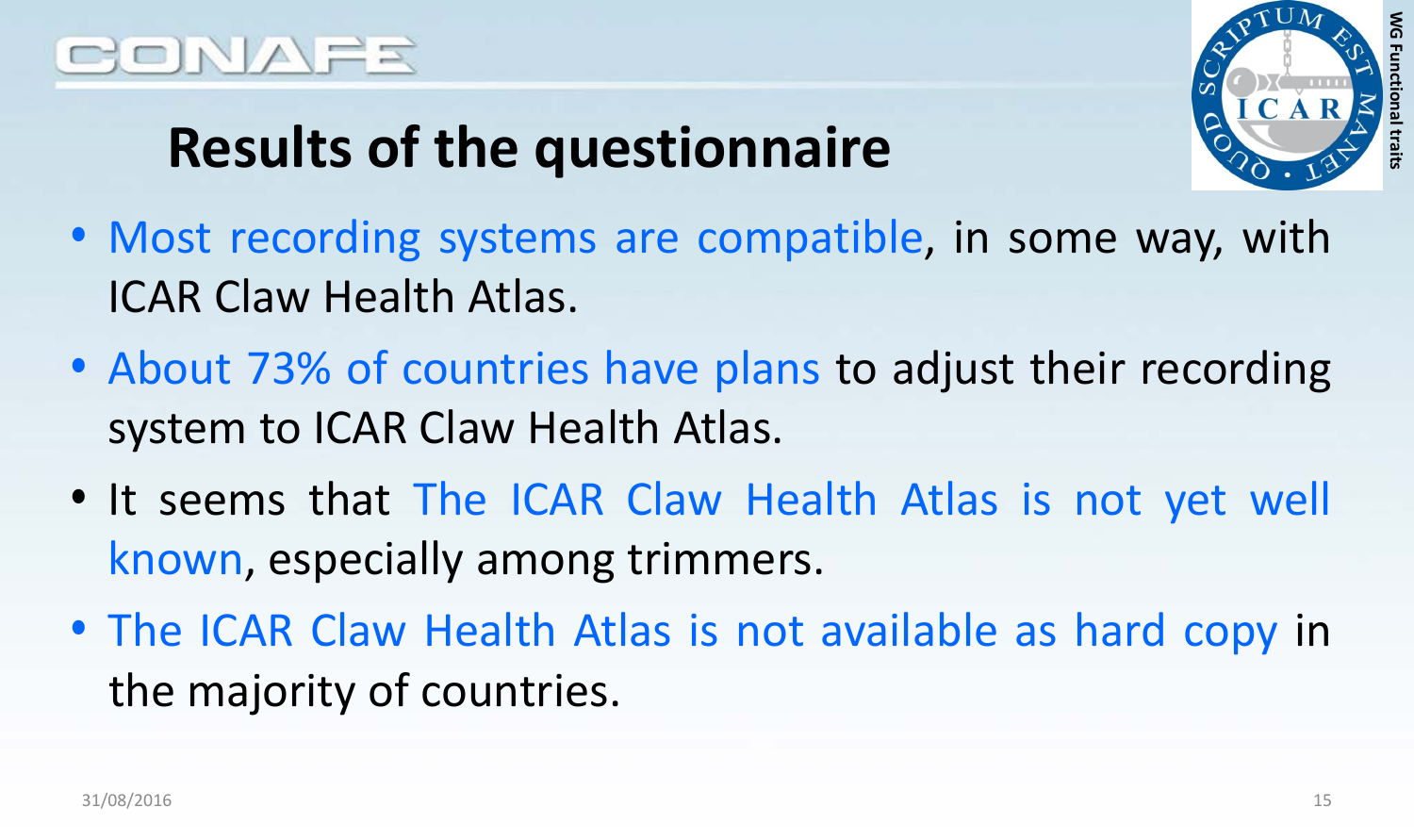### **Implementing the Claw Health Atlas: the Spanish case**

- The ICAR Claw Health Atlas was printed as booklet and presented in October 2015 during the annual trimmers training workshop.
- Great acceptance among trimmers: all trimmers found it very useful and congratulated ICAR for this great job.
- Swapping "chronic laminitis" for "concave dorsal wall".
- Including a new disorder in our system: "corkscrew claw".
- Adjusting our definitions to those of ICAR Claw Health Atlas.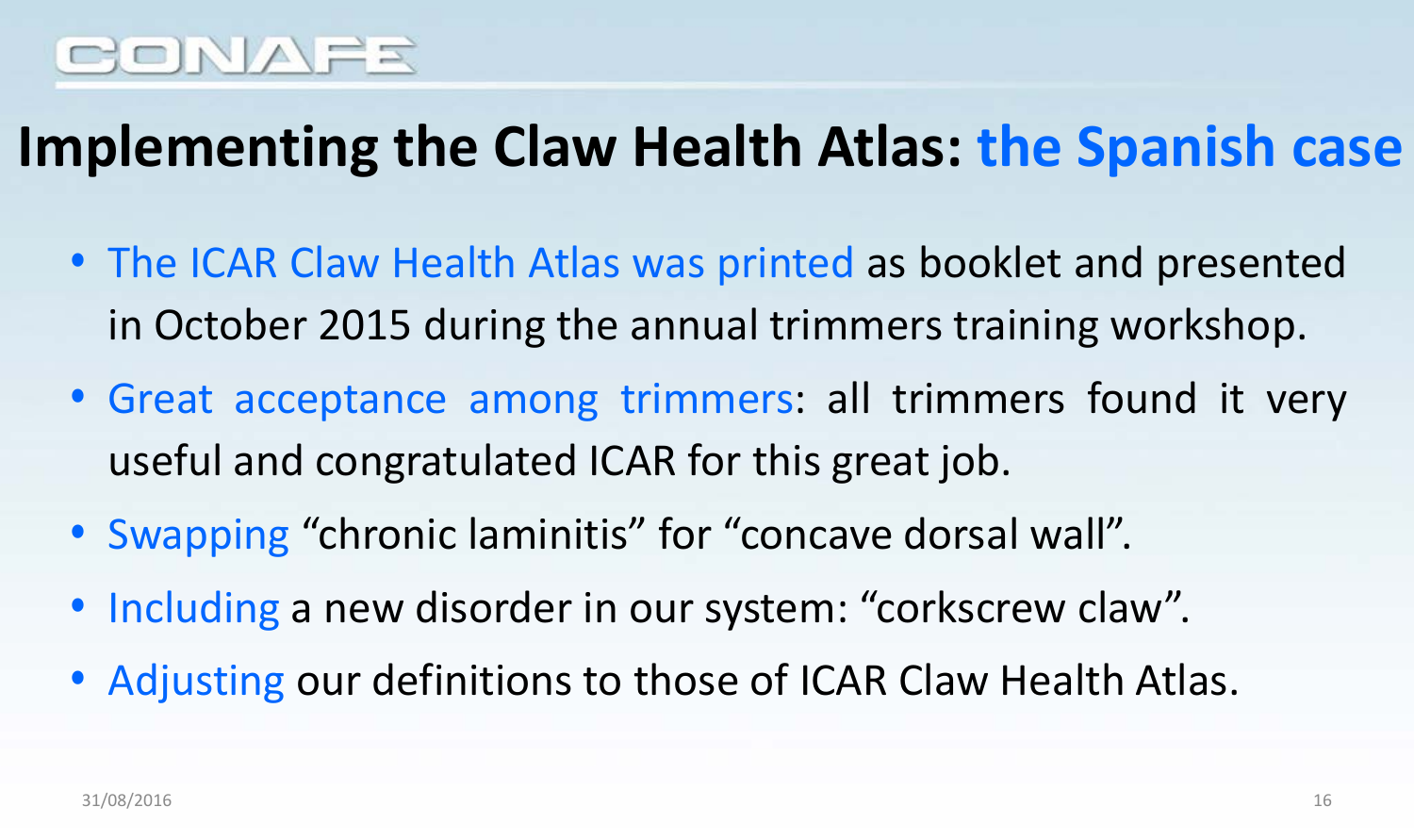



- **4. Status of genetic evaluation for claw health**
	- Routine genetic evaluations for claw health:
		- Denmark, Sweden, Finland and, The Netherlands since 2010
		- Norway since 2014
	- Spain and France: About to implement routine genetic evaluation (by the end of 2016)
	- Other countries: data provided by farmers, vets, and/or trimmers for genetic research projects and test run for genetic evaluation
		- (e.g. Austria, Canada, Germany)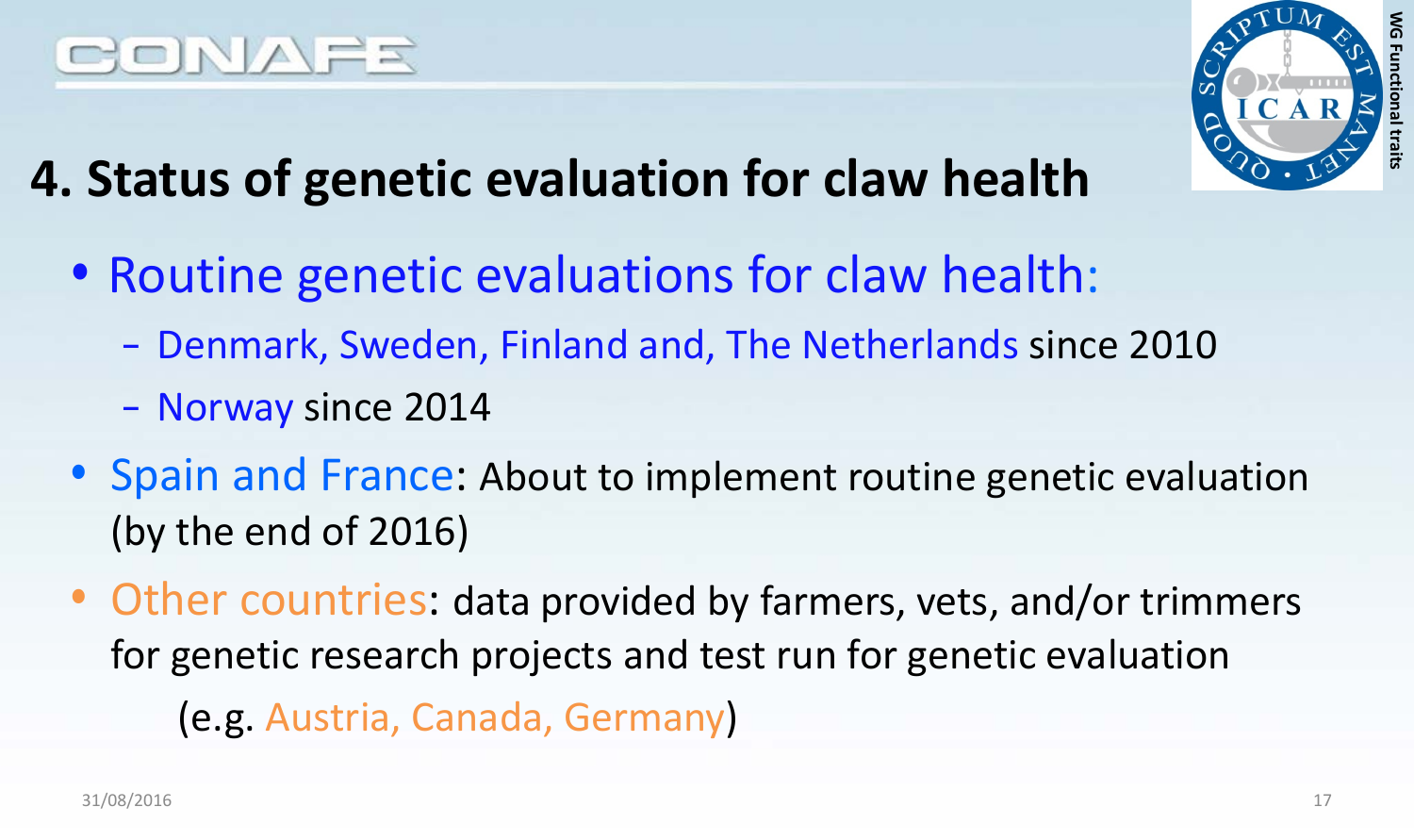**5. Current activity: harmonization of validation and use of claw health data**

• Workshop in Vienna May 3rd-4<sup>th</sup> 2016

Claw health experts and geneticists from **10 countries** shared their experiences on validation and use of claw health data.

- Online meeting: June 13<sup>th</sup> 2016
- June-July 2016: online questionnaire about benchmarking parameters.



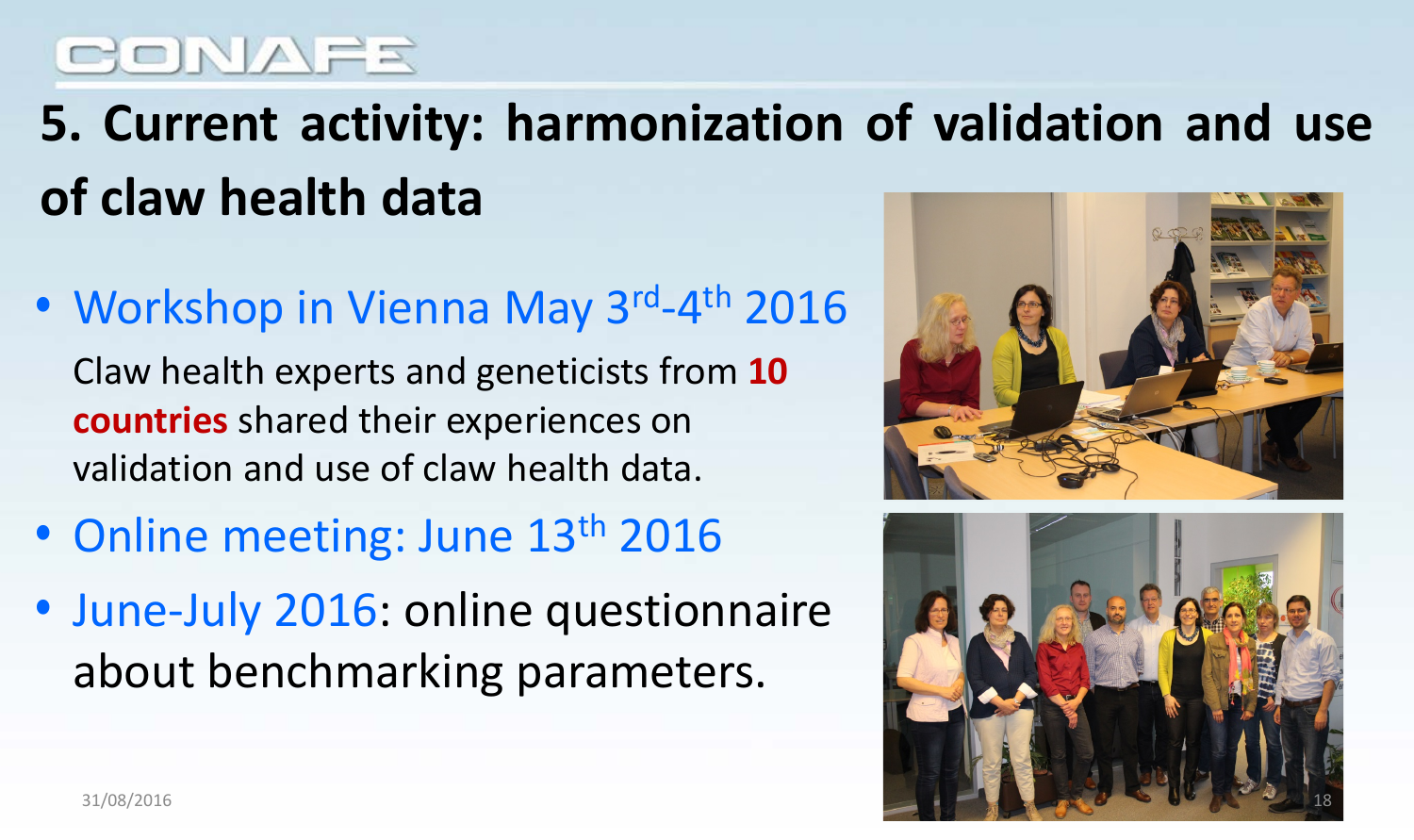



## **Two main steps in the validation data process:**

- **Data screening**
- **Data verification**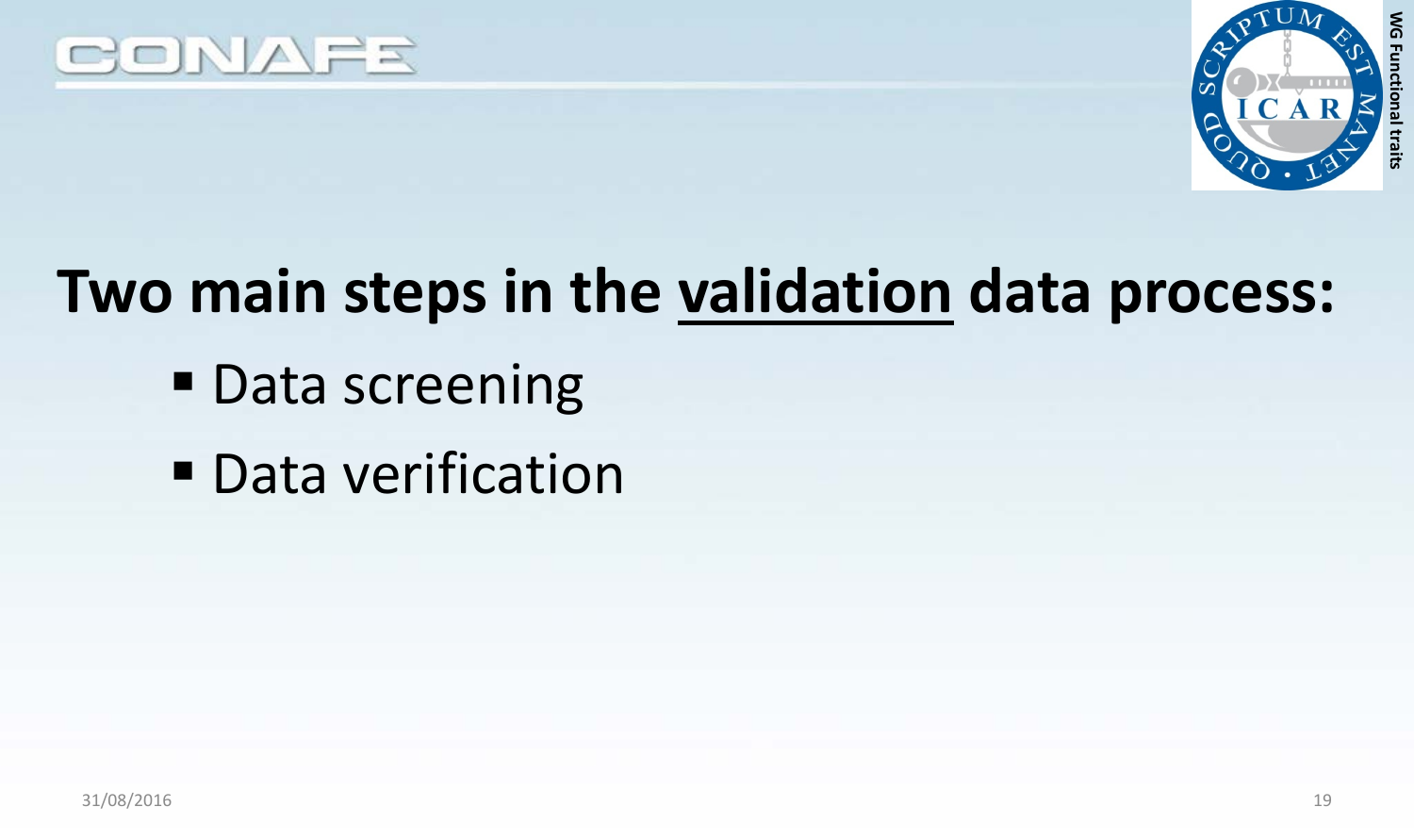



## **Data screening**:

Consists in basic checks on format and completeness, at the incorporation of data.

For example:

- Plausibility ID: *animal-ID, herd-ID, disorder diagnosis code*.
- Reasonableness of dates: *date of birth, date of calving and date of diagnosis.*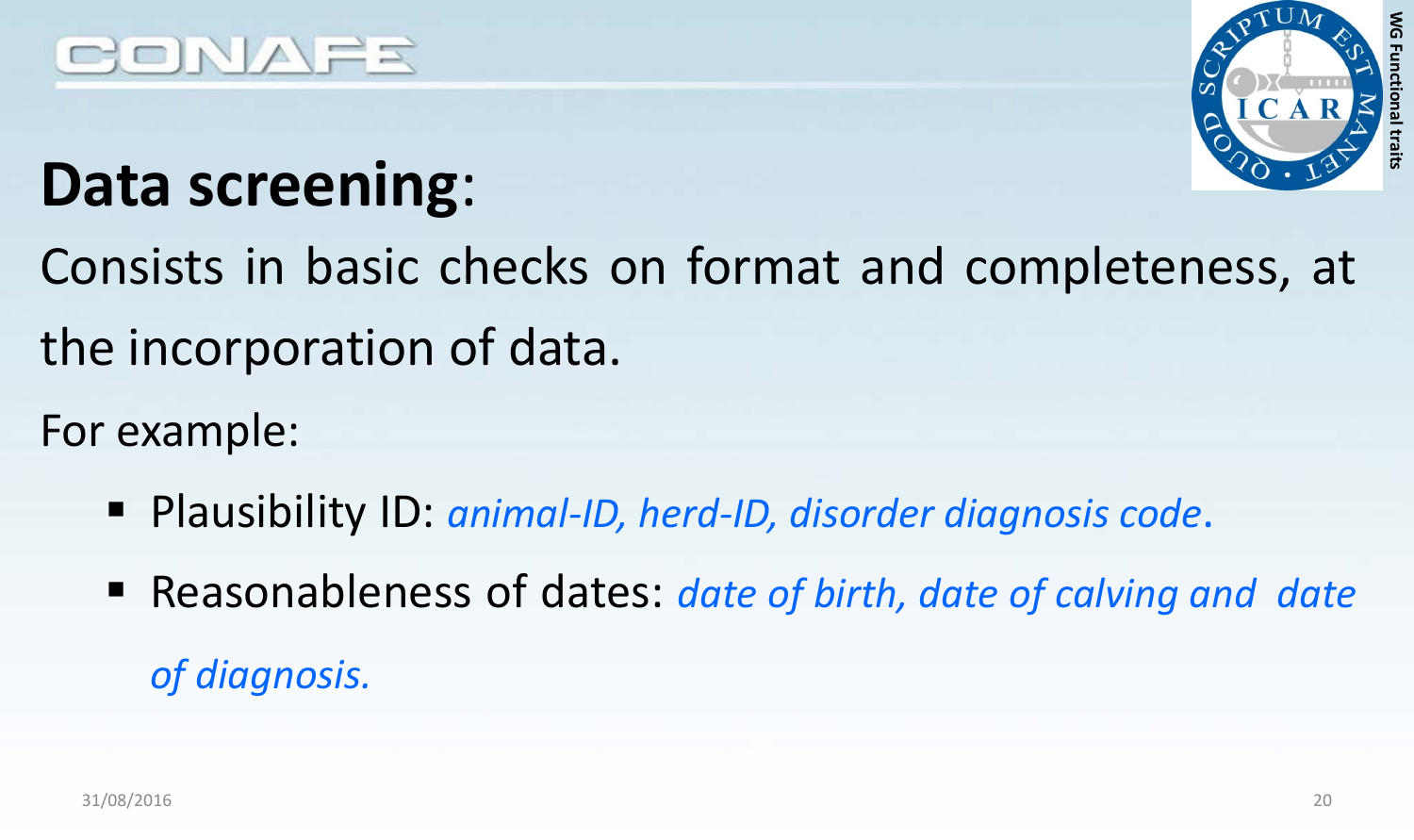# **WG Functional traits** ξ

#### **Data verification:** Consists in checking the correctness of data at the moment of use.

Depends on the use and source of the information:

#### **Use:**

- Herd management: less restrictive, mainly checks on integrity.
- Research and genetic evaluation: checks on accuracy and reliability.
- Benchmark calculation: checks on representativeness.

#### **Source:**

- Trimmers register claw data during routine, preventive and curative visits.
- Veterinarians register mainly the most severe cases.
- Farmers register mainly sick cows.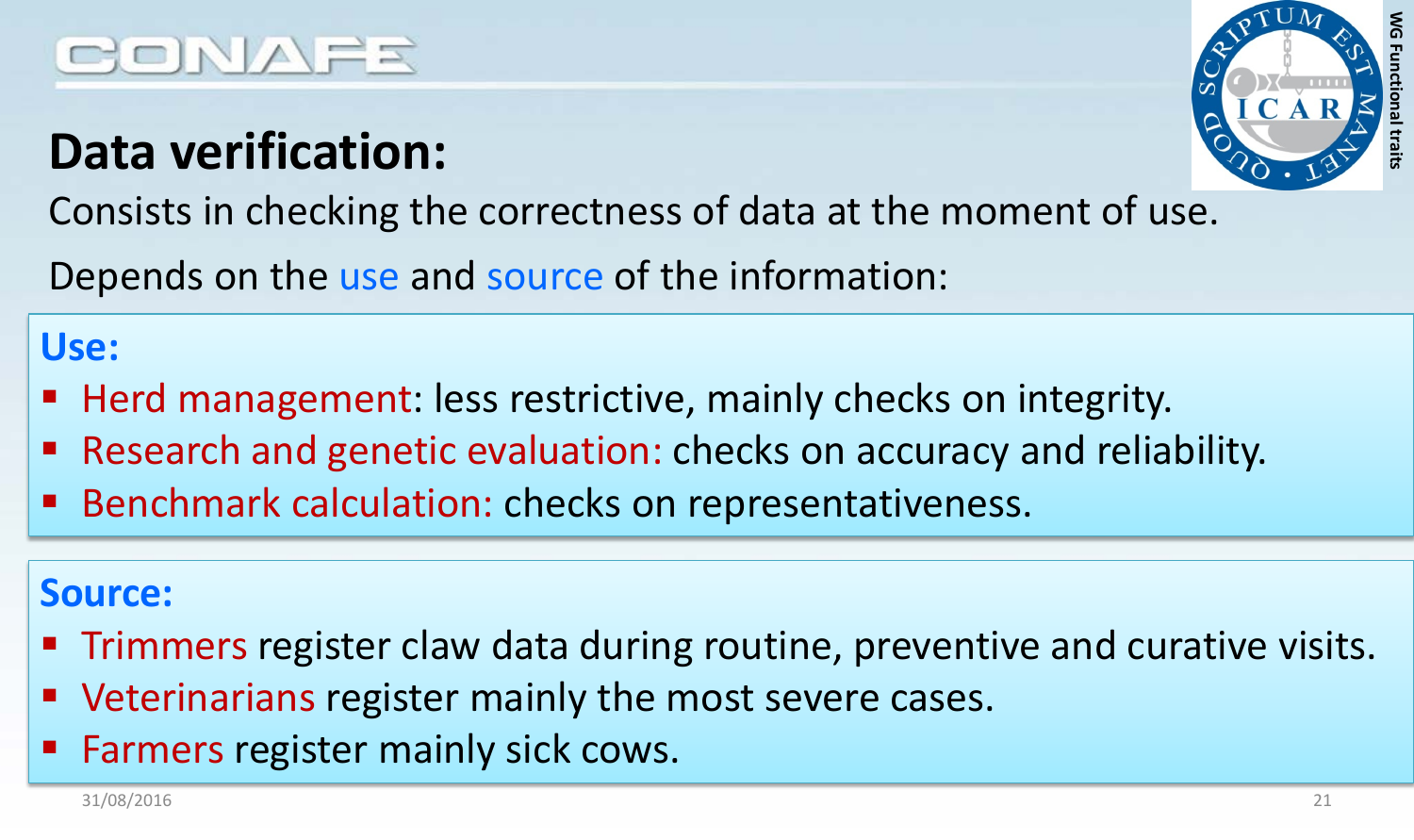



## **Data verification process**

**Several editing criteria have been discussed within each level of data:**

- Trimmer/Vet/Farmer data
- Farm
- Animal
- Records/Cases
- Controls/Observation period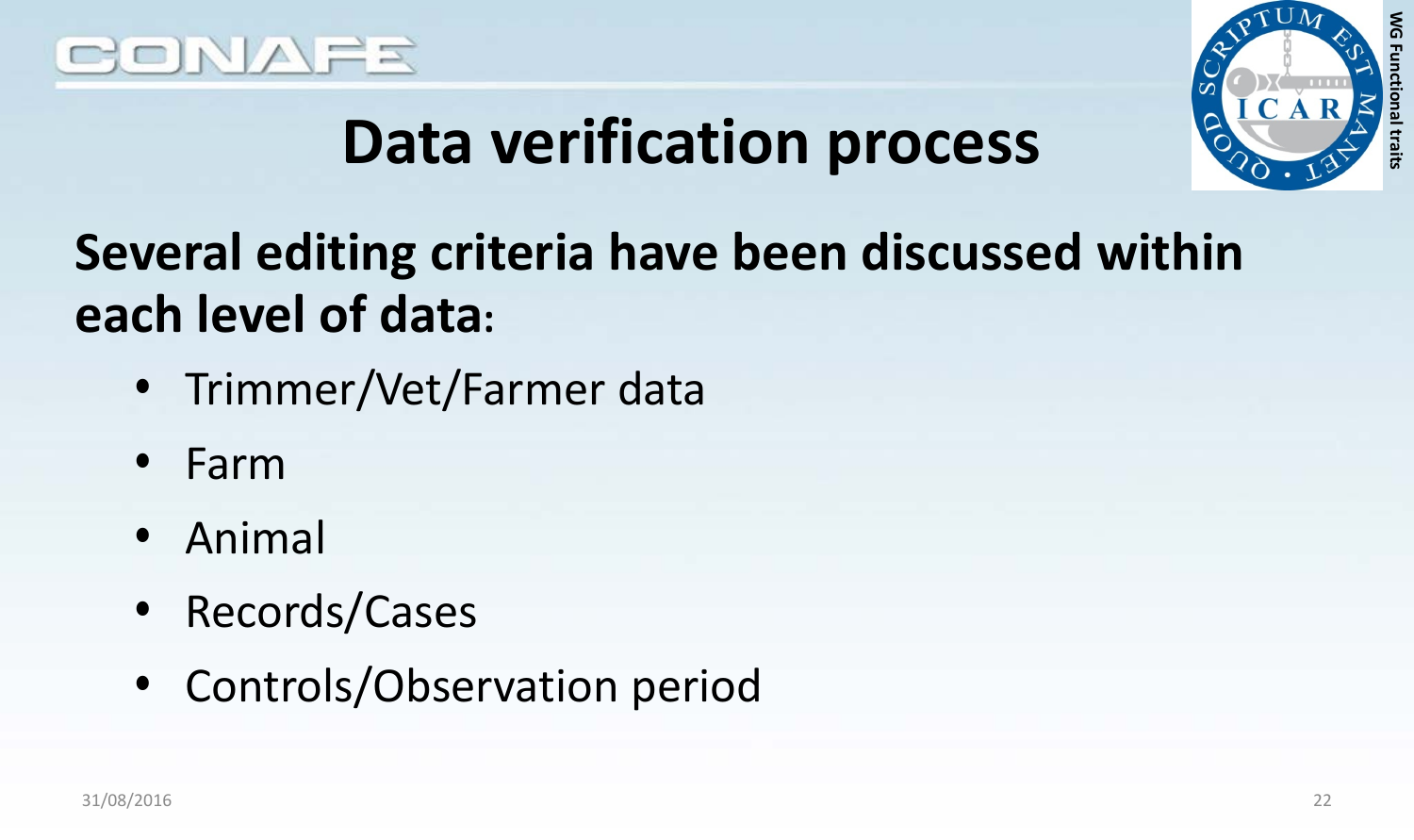



## **Challenges of the Validation and Use of claw data**

#### **How to define?**

- Valid farm data
- Control animal (healthy animal?) / Cows at risk
- A new case or lesion
- Frequency measures: Prevalence vs. Incidence rate
- Reference period
- Reference level (farm/trimmers, etc.)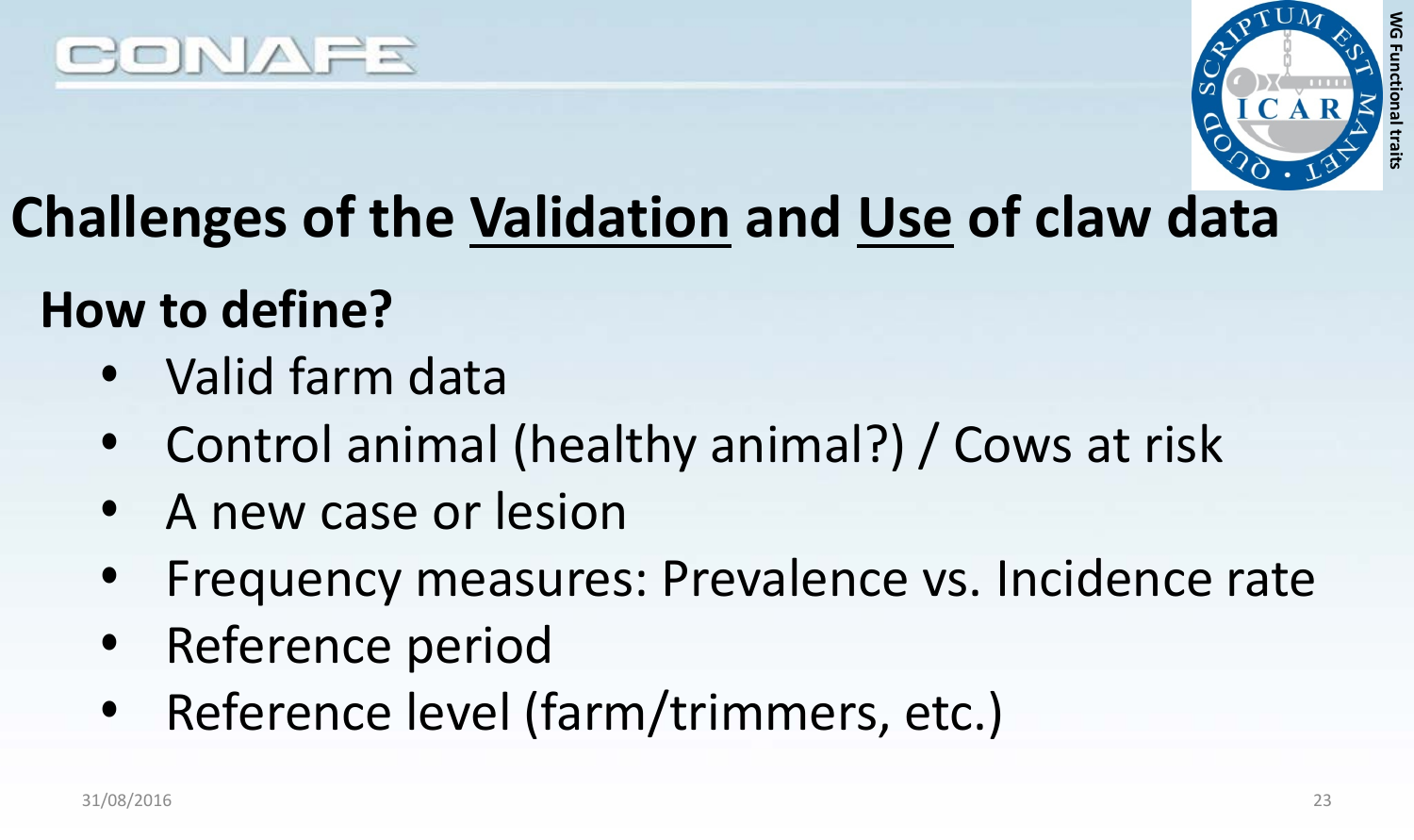## **6. Next steps**



- **Review paper on** validation and use of claw health data.
- **Review paper on** genetic improvement of claw health.
- **Workshop** with 5 presentations in the Cattle Forum ('Forum Rind') at the **EuroTier Exhibition** in Hanover, Germany, on **Friday, November 18th 2016.**
- International workshops for education & training of claw trimmers.

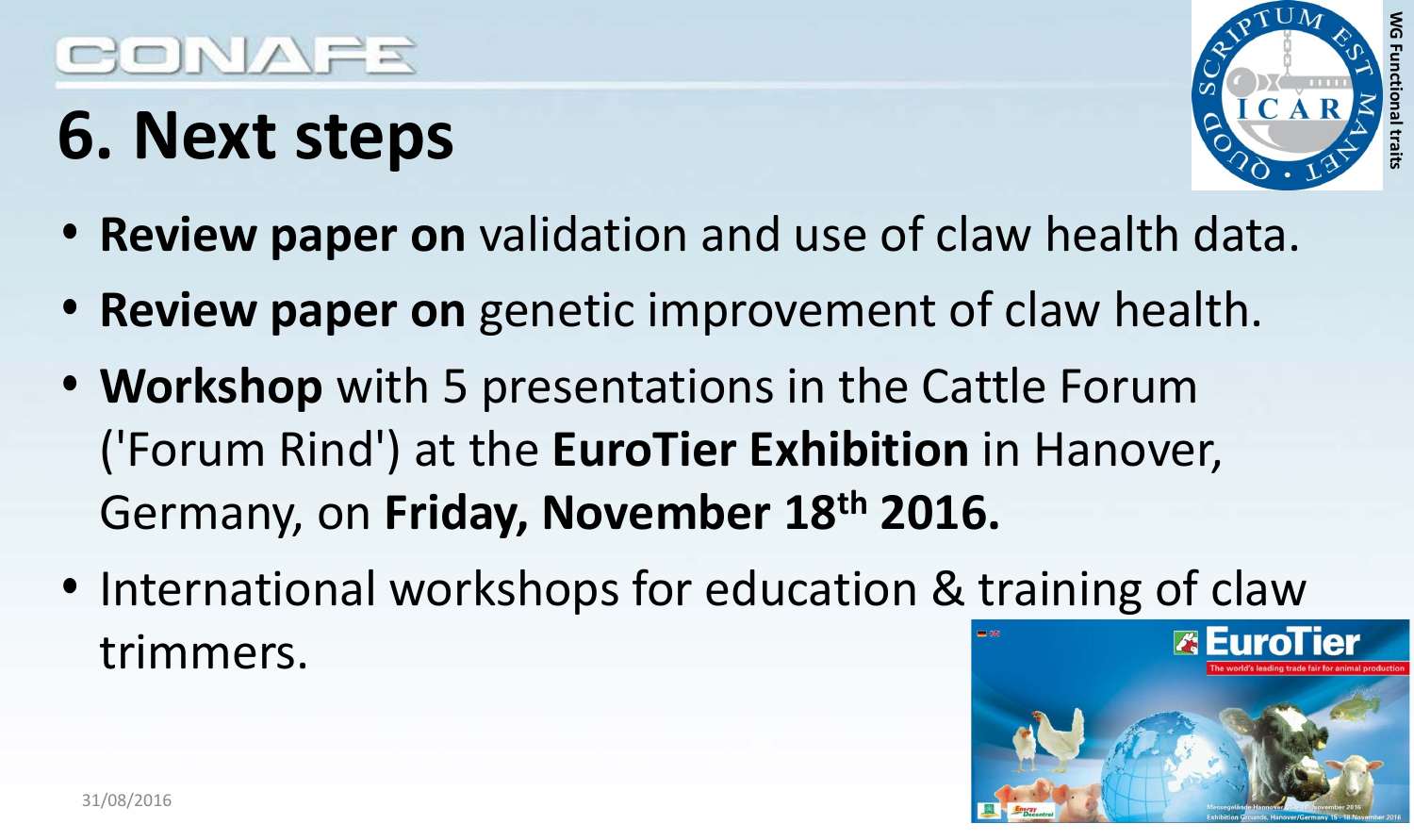# CONAFR

# **7. Conclusions**



- ICAR Claw Health Atlas is a good example of the benefits of interdisciplinary collaboration.
- Internationally harmonized descriptions of claw disorders promote the collection of comparable and high-quality data within and across countries.
- More efforts are needed to make the Atlas well known among trimmers and vets.
- Further work: Guidelines for validation and use of claw health data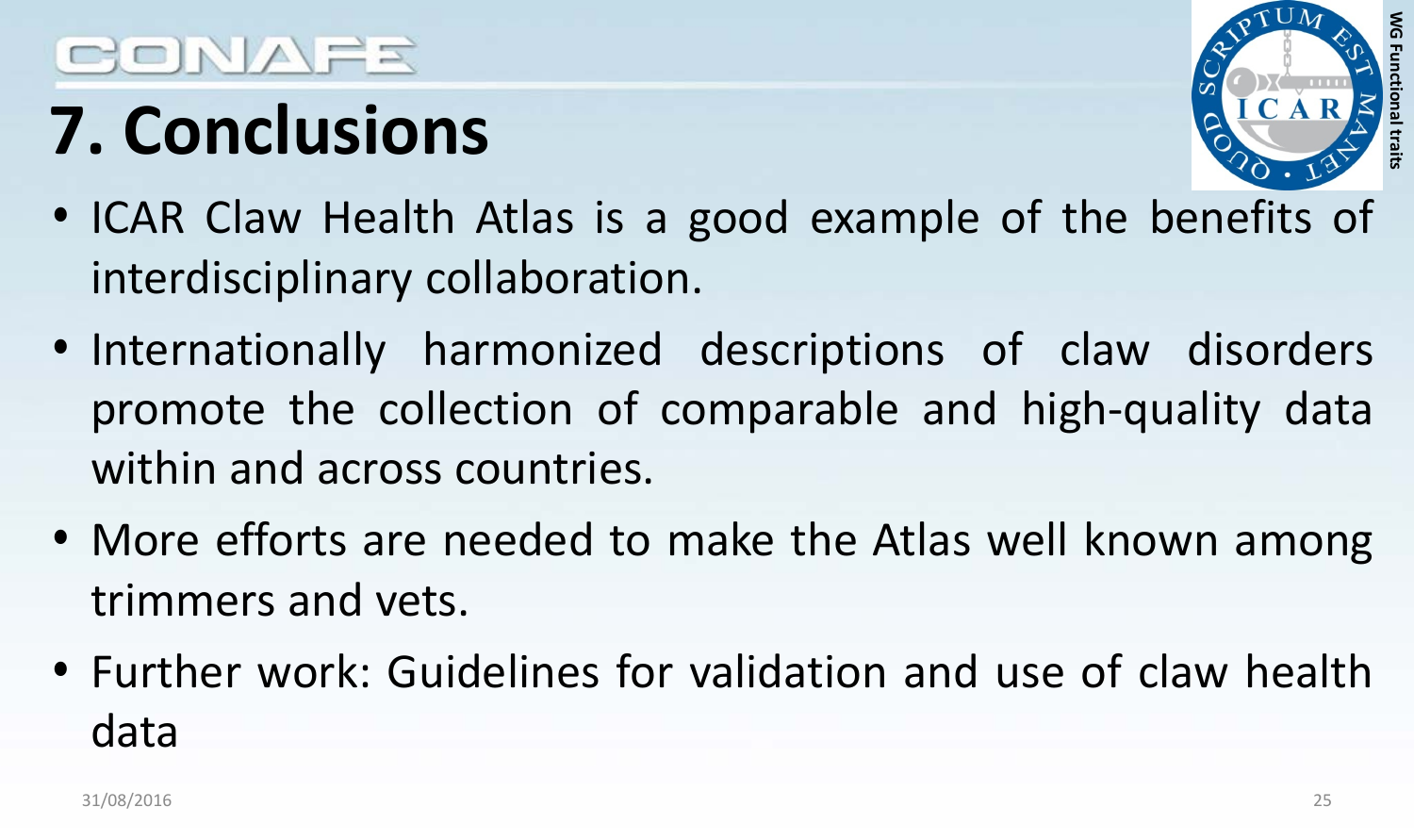## **Acknowledgement to:**



 **The international experts** on claw health for their support and proposals for the elaboration of new standards for the recording of claw health information. **Without their expertise and their great support it would have been impossible to succeed** with the ambitious plans of making available this new ICAR Claw Health Atlas.

 **ICAR Secretariat, with special thanks to Cesar Mosconi** for his very appreciated support.

> **The ICAR Claw Health Atlas is available at: https://www.icar.org/Documents/ICAR\_Claw\_Health\_Atlas.pdf**